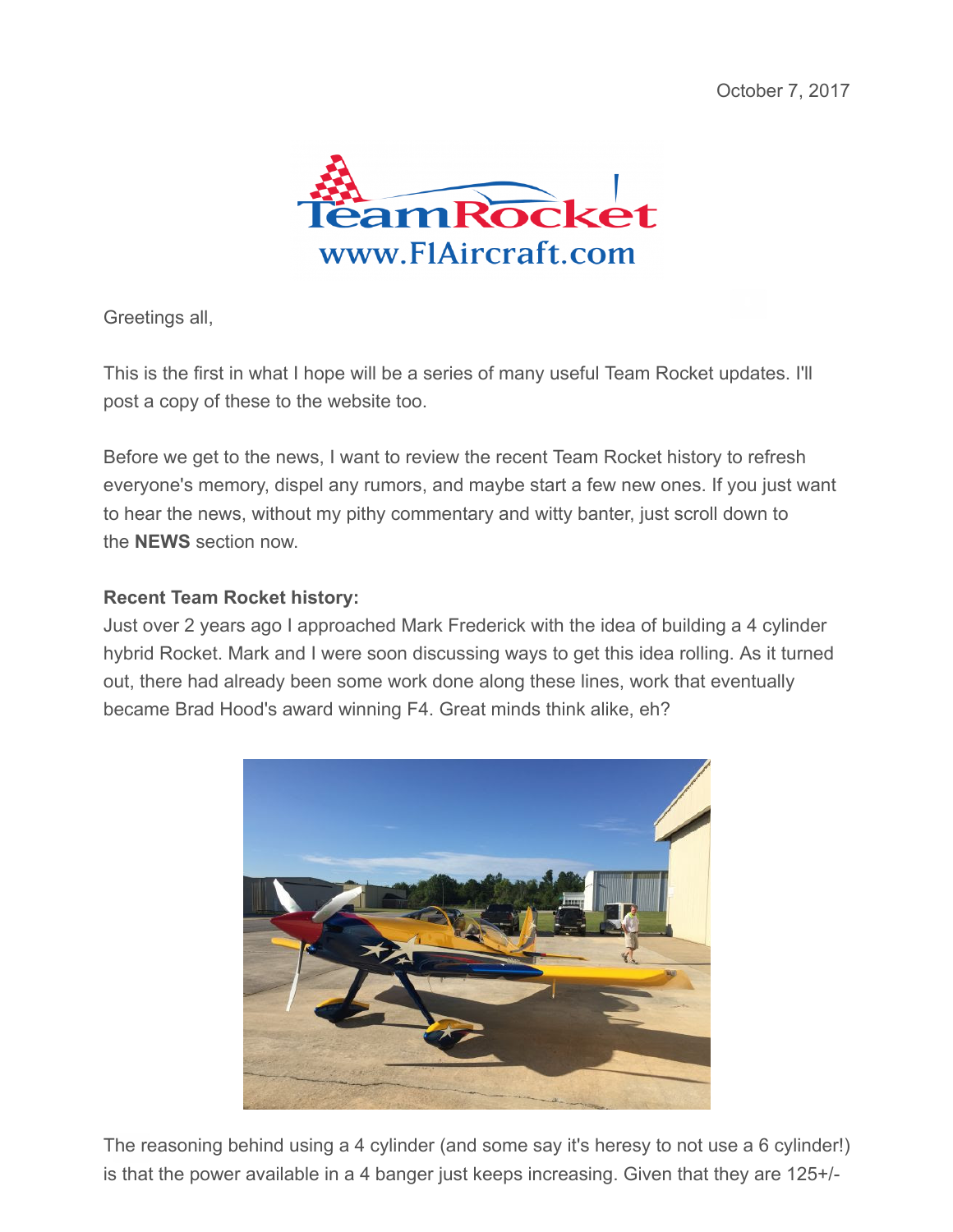pounds lighter than the big 6s, it really begs the question "How would a considerably lighter Rocket airframe handle?"

Then I found out that HRII owner/builder, Larry Vetterman, had swapped his IO-540 for an IO-360 and claimed that it flew great and that he was very pleased with the swap.

Well, this really got the juices flowing. Besides, if there was any chance of getting Rocket parts produced again, there had to be some flexibility added to the design to make it attractive to a larger audience, i.e. RVers who love the 4 cylinders, but are skittish about the big 6s, specifically RV-8 types.

A few months passed and I was eventually able to scrounge up most of the F1 fuselage bulkheads, an RV-4 wing and tail kit, a 210HP Titan engine, and instruments. I was well on the way to getting things really lined up. It was just about then that Mark said "Well, if you're making one for yourself, you may as well make a run of parts." Well, that seemed like a good idea, so I was soon heading to Taylor, Texas to pick up form blocks and other goodies. I had no idea what I was getting into. Ignorance is bliss.

Oshkosh 2016 rolled around and Blake, my son who runs [www.flyboyaccessories.com](http://mail01.tinyletterapp.com/vfrazier/team-rocket-news-10-7-2017/9698897-www.flyboyaccessories.com/?c=1a165092-6370-4915-b12e-0a4e6f6ced33), and I were feeling out the crowd at our booth to see if any of them were interested in the Rocket being put back into production. We had a few, admittedly crappy, parts to display, just to start conversations. Well, we had a LOT of conversations, including a few that went something like - Me: "What'ya think about the Rockets?" Them:" TAKE MY MONEY!!" Well now, that's encouraging.

With that enthusiasm to motivate me, I went in search of experts who could help. I soon found Aircorps Aviation, a warbird restoration shop with amazing metal fabrication skills, and laser scanning and CAD services. Boom! Jackpot! I was soon sending F1 parts to Minnesota to be scanned, drawn, and stamped. They do excellent work.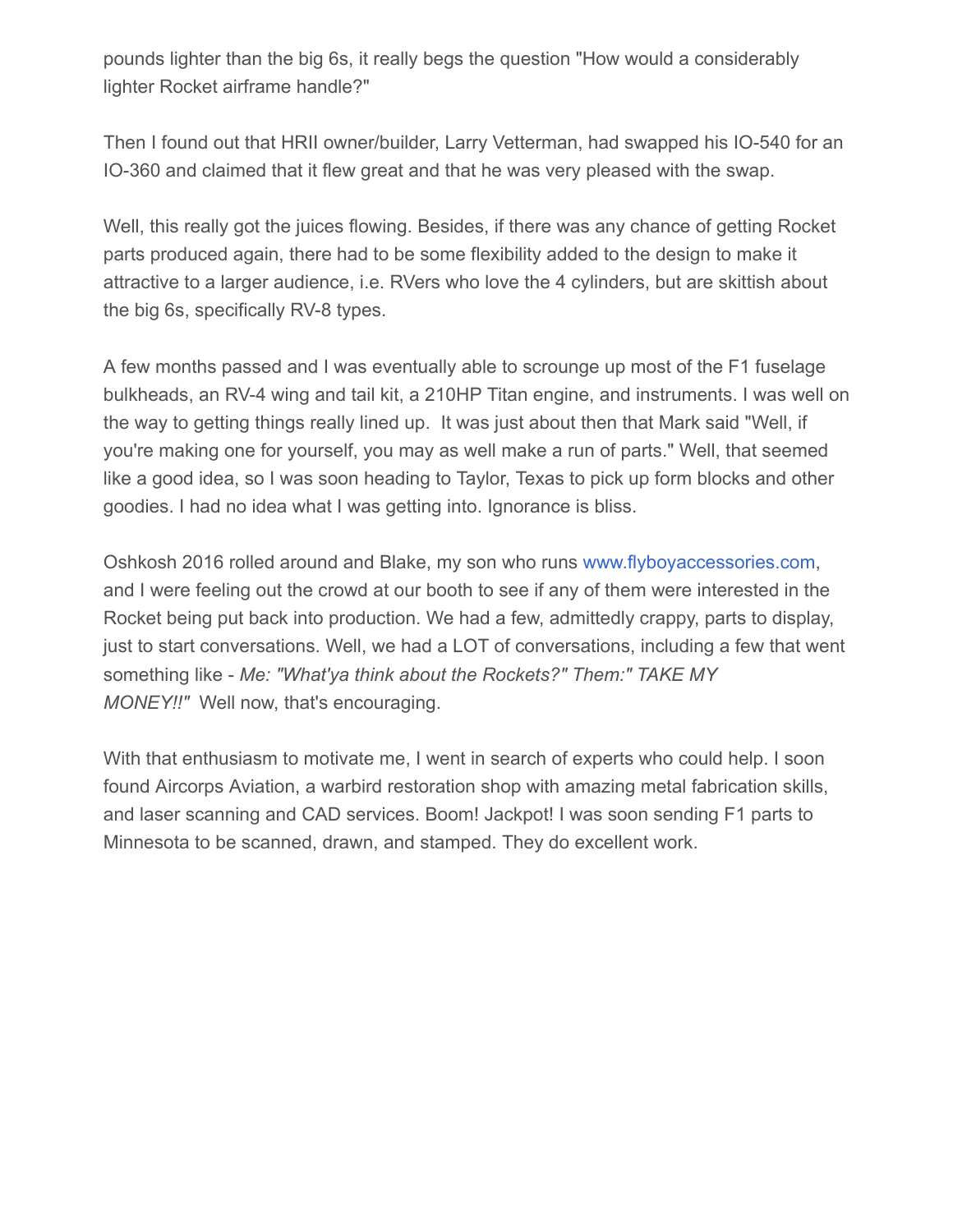



With Aircorps Aviation handling the sheet metal, it was time to find someone to help with the engine mount that we needed. I was still at Oshkosh 2016 at this time, so it didn't take long to find the Javron display. They were obviously steel tubing experts. Soon, they were making some gorgeous engine mounts just for the 4 cylinder F4s. Nice!

In the space between Oshkosh 2016 and 2017, we had a whirlwind of activity. Several fiberglass suppliers dug out the old F1 molds and started making new parts. Our local machine shop began cranking out gobs of nifty items, both things to make the plane, and also actual parts of the plane. Airplane Plastics is again making new canopy bubbles. Everything was rolling along as planned.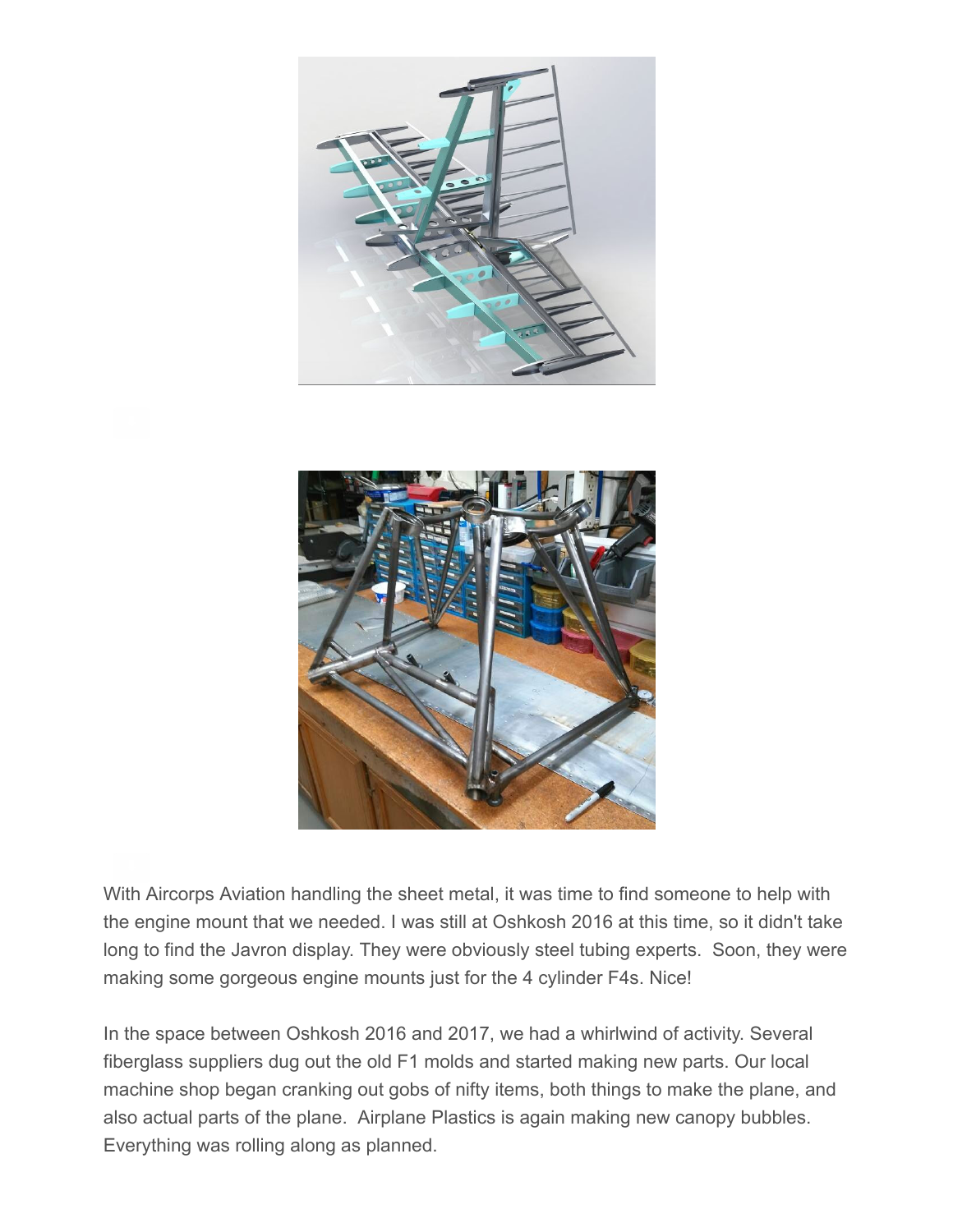

By Oshkosh 2017, Blake, Mark, and I could stand at our new outdoor display, complete with Brad's F4 and Mark's F1, and actually have almost a complete airframe to offer. We're still working on fuselage skins and some other minor things, but they're coming. The only major component that we aren't, and likely won't be, producing is the Sport wings. This is quite simply because the parts required to build the Sport wings are identical to RV-4 wing parts. Van's does a fabulous job building those parts. It would be crazy for us to try to compete with them on those parts. Those rumors that we're working on a tapered wing, um, are true. But that has no bearing on why we're not making our own Sport wings (wink, wink). Sadly, we can't promise when, or if, the tapered wing will be ready. (Hint: It's a lotta work!) And now that we're up to date, let's get to the NEWS.

## NEWS 10/7/17:

Empennage: Mark and I sat down with Aircorps Aviation at Oshkosh 2017 and discussed how to optimize the existing F1 empennage. We expect the changes to provide a larger margin against any gremlins that might lurk up near Vne. You can see the changes in the empennage photo above. Extra ribs, stiffeners, doublers, a new trim tab layout, and other minor tweaks should serve well.

The empennage stamped parts are nearly ready to ship. Once here, we'll add hardware, fiberglass parts, then sort and pack them. We have 12 kits in this initial batch. 3 are still available for sale. Act fast!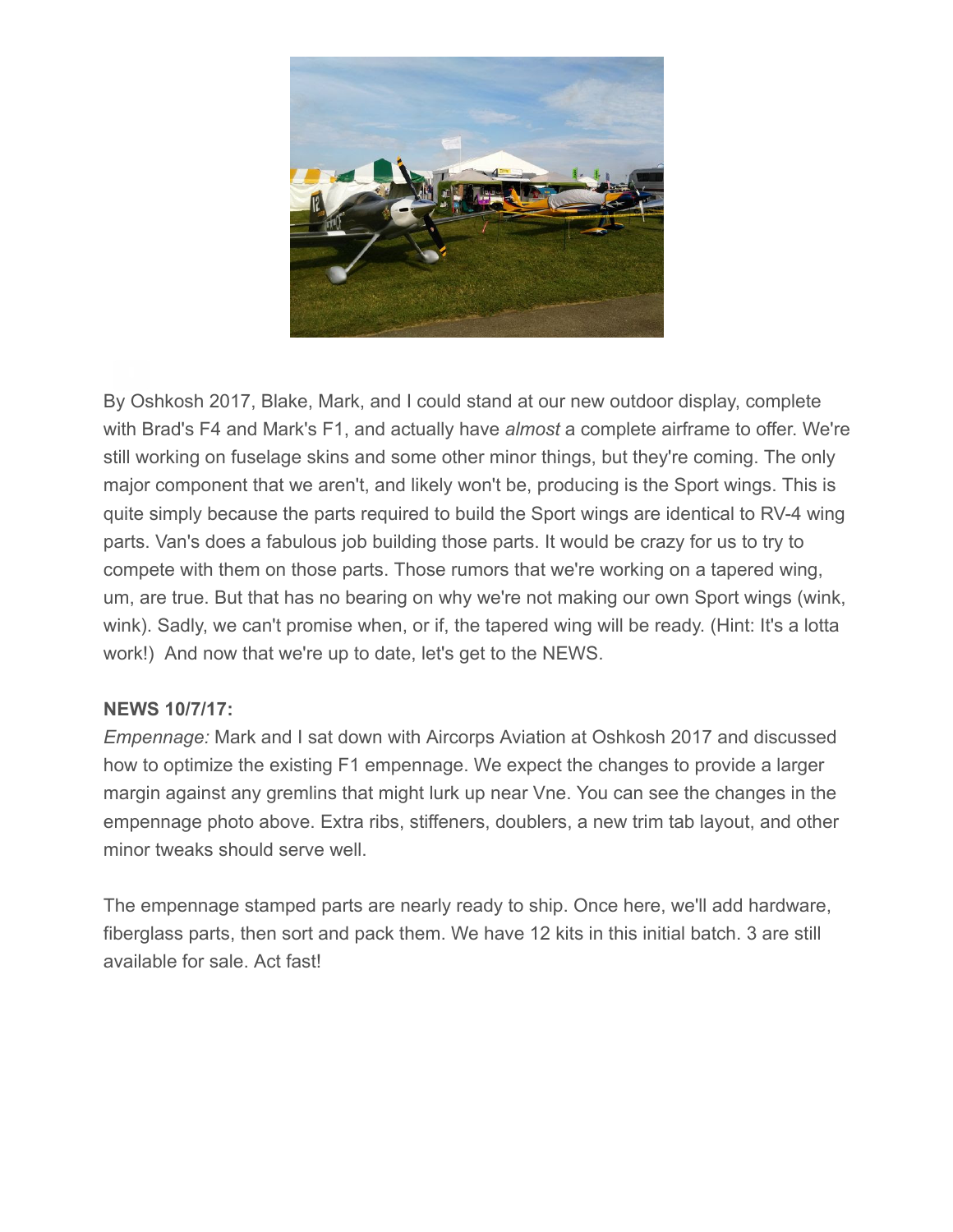

Round inlet cowling: One of our Rocket guys down in Florida wanted a new round inlet cowling. He was able to get the molds from a "one-off" cowling that is currently flying. We expect several copies to be available in the not to distant future.



Gear leg clamps: Setting the wheel alignment can be difficult. We recently designed, and are now producing, a gear leg/axle socket clamp that should allow the alignment task to be delayed until the plane is nearly finished, when it will be at a proper weight to set the wheel alignment. I won't go into details here, but we think this is a cool idea that solves a real problem.

## Tips, tricks, and advice from the home office:

Anyone who is even remotely interested in building, maintaining, or even helping someone with their homebuilt project has an absolute responsibility to educate themselves fully on everything related to the aircraft in question. For RVs, Rockets, and Raiders, this is readily achieved. Let's talk about this for a minute.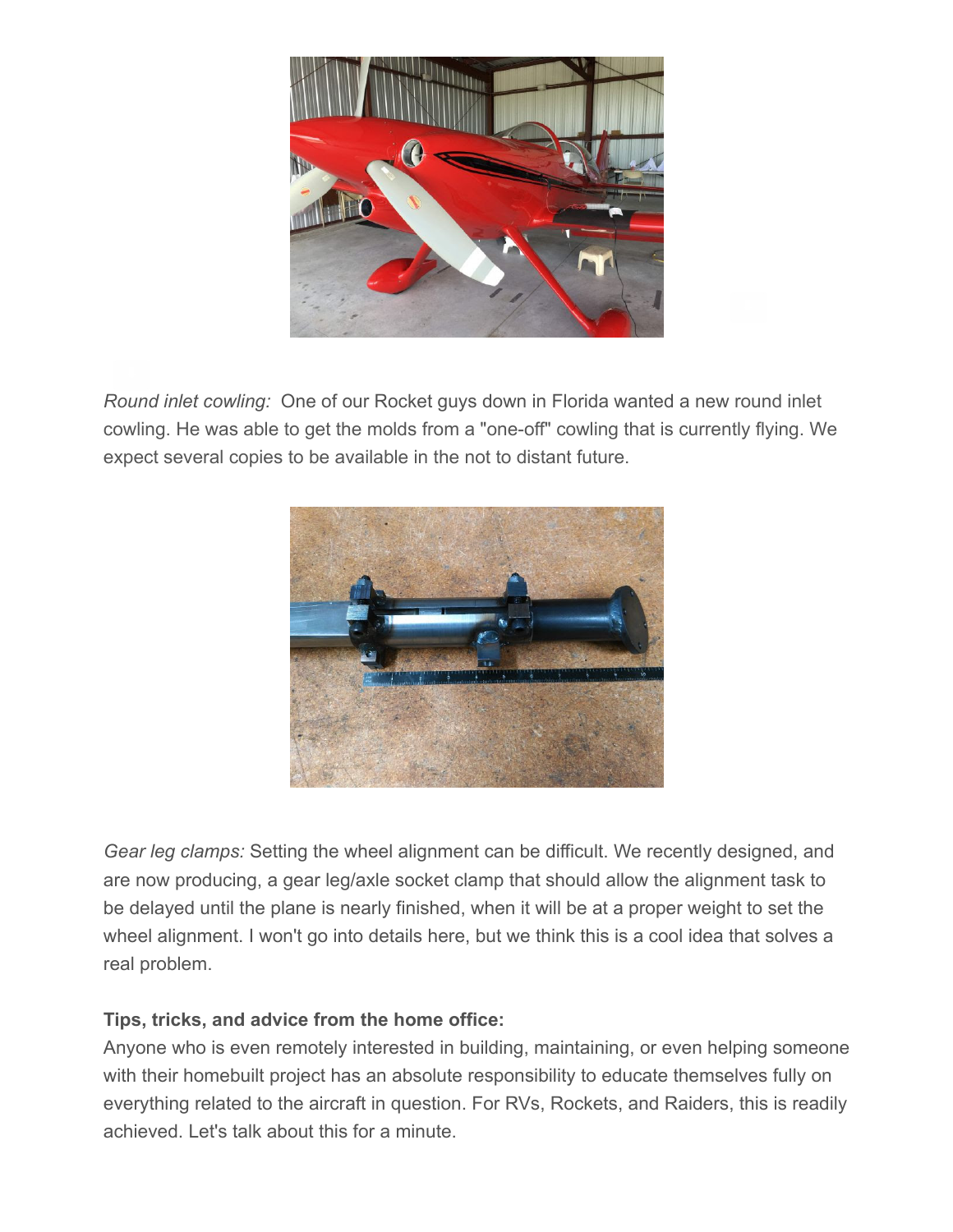First off, the FAA regs ([amateur-built regs](http://mail01.tinyletterapp.com/vfrazier/team-rocket-news-10-7-2017/9698901-www.faa.gov/aircraft/gen_av/ultralights/amateur_built/amateur_regs/?c=1a165092-6370-4915-b12e-0a4e6f6ced33)) state that we're supposed to be knowledgeable about our aircraft as a condition of obtaining our repairman certificate for our pride and joy. If you haven't already, join [EAA](http://mail01.tinyletterapp.com/vfrazier/team-rocket-news-10-7-2017/9698905-www.eaa.org/eaa?c=1a165092-6370-4915-b12e-0a4e6f6ced33). Browse their website. It is an amazing wealth of GOOD information, for example their [FAQs](http://mail01.tinyletterapp.com/vfrazier/team-rocket-news-10-7-2017/9698909-www.eaa.org/en/eaa/aviation-communities-and-interests/homebuilt-aircraft-and-homebuilt-aircraft-kits/frequently-asked-questions?c=1a165092-6370-4915-b12e-0a4e6f6ced33). Seriously, good stuff. Devour it.

[Second, if you're going to build an F1 or F4, get on Van's website and buy a set of](http://mail01.tinyletterapp.com/vfrazier/team-rocket-news-10-7-2017/9698913-vansaircraft.com/pdf/order_forms/rv-4_order_form.pdf?c=1a165092-6370-4915-b12e-0a4e6f6ced33) RV-4 preview plans

. These things are the best kept secret in aviation. Sure, they're geared toward the RV-4, but there is wealth of useful information, how-to articles, hardware descriptions, and other introductory stuff inside. Once you've absorbed all of that, there is also a complete set of miniature RV-4 blueprints included. You WILL need them. They have all sorts of views that help visualize what you'll be building. Yes, they are geared toward the RV-4, so they're not an exact match whatsoever, but the F1 and F4 lineage will be immediately obvious. Get them. It'll be the best \$50 you'll spend on your project.

Third, and finally, get yourself an AC43.13. You can get this government publication from any number of places, including the FAA website as a .pdf file. Or just buy a copy. Here's [one](http://mail01.tinyletterapp.com/vfrazier/team-rocket-news-10-7-2017/9698917-www.aircraftspruce.com/catalog/bvpages/ac4313act.php?c=1a165092-6370-4915-b12e-0a4e6f6ced33). Since it's a government publication, chances are good that if you read it cover to cover, you'll likely turn into a troll, or maybe Milton from Office Space. Nonetheless, you'll know enough by the end to build your own King Air.



More later! Until then, build wisely, and fly safely. Vince Frazier Contact me at [vince@f1aircraft.com](mailto:vince@f1aircraft.com)